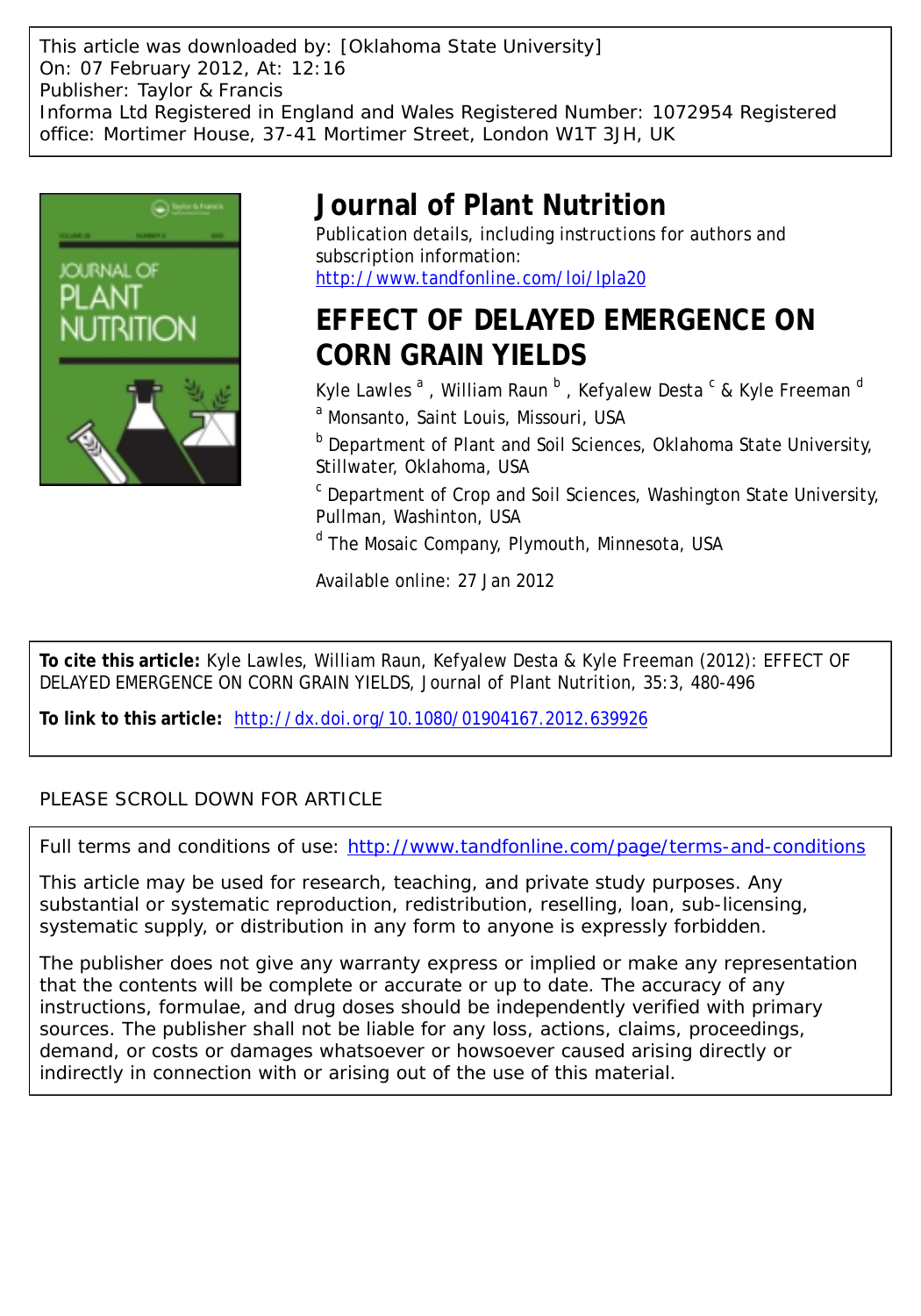

#### **EFFECT OF DELAYED EMERGENCE ON CORN GRAIN YIELDS**

**Kyle Lawles,<sup>1</sup> William Raun,<sup>2</sup> Kefyalew Desta,<sup>3</sup> and Kyle Freeman<sup>4</sup>**

*Monsanto, Saint Louis, Missouri, USA Department of Plant and Soil Sciences, Oklahoma State University, Stillwater, Oklahoma, USA Department of Crop and Soil Sciences, Washington State University, Pullman, Washinton, USA The Mosaic Company, Plymouth, Minnesota, USA*

✷ *Variable corn emergence results in decreased yields. This study was conducted to determine corn (*Zea mays *L.) by-plant yield reduction arising from delayed emergence. Treatments included delayed planting of 0, 2, 5, 8, and 12 days at two nitrogen (N) rates. Corn was planted by hand to maintain 17.8 cm plant-to-plant competition. Fifteen plants within a row were divided into five 3 plant sequences (middle plant delayed and 2-adjacent non-delayed plants). Under irrigation, grain yields decreased when the middle plant was delayed 2, 5, 8, and 12 days, by 3, 10, 19, and 25%, respectively. At the rainfed site, grain yields decreased when the middle plant was delayed 2, 5, 8, and 12 days, by 14, 25, 23, and 11%, respectively. Over all sites and years, for each day delay in emergence (one out of every 3 plants), corn grain yields decreased 0.225 to 1.379 Mg ha*−*<sup>1</sup> day*−*<sup>1</sup> .*

**Keywords:** nitrogen, precision agriculture, corn

#### **INTRODUCTION**

Profit and the environment are important issues to corn producers. To maintain these at acceptable levels, yield should be optimized using modest amounts of agricultural inputs. It is well documented that crop stand is important in determining final grain yield (Evans and Fisher, 1999; Tollenaar and Wu, 1999). Crops with uniform stands have the advantage of producing higher grain yield under good growing conditions and management systems than crops with poor stands. Thus for farmers, replanting is an option to consider when stands are poor before further investing in fertilizer, herbicide

Received 30 December 2009; accepted 23 May 2011.

Address correspondence to William Raun, Oklahoma State University, Plant and Soil Sciences, 044 Agricultural Hall, Stillwater, OK 74078, USA. E-mail: Bill.Raun@okstate.edu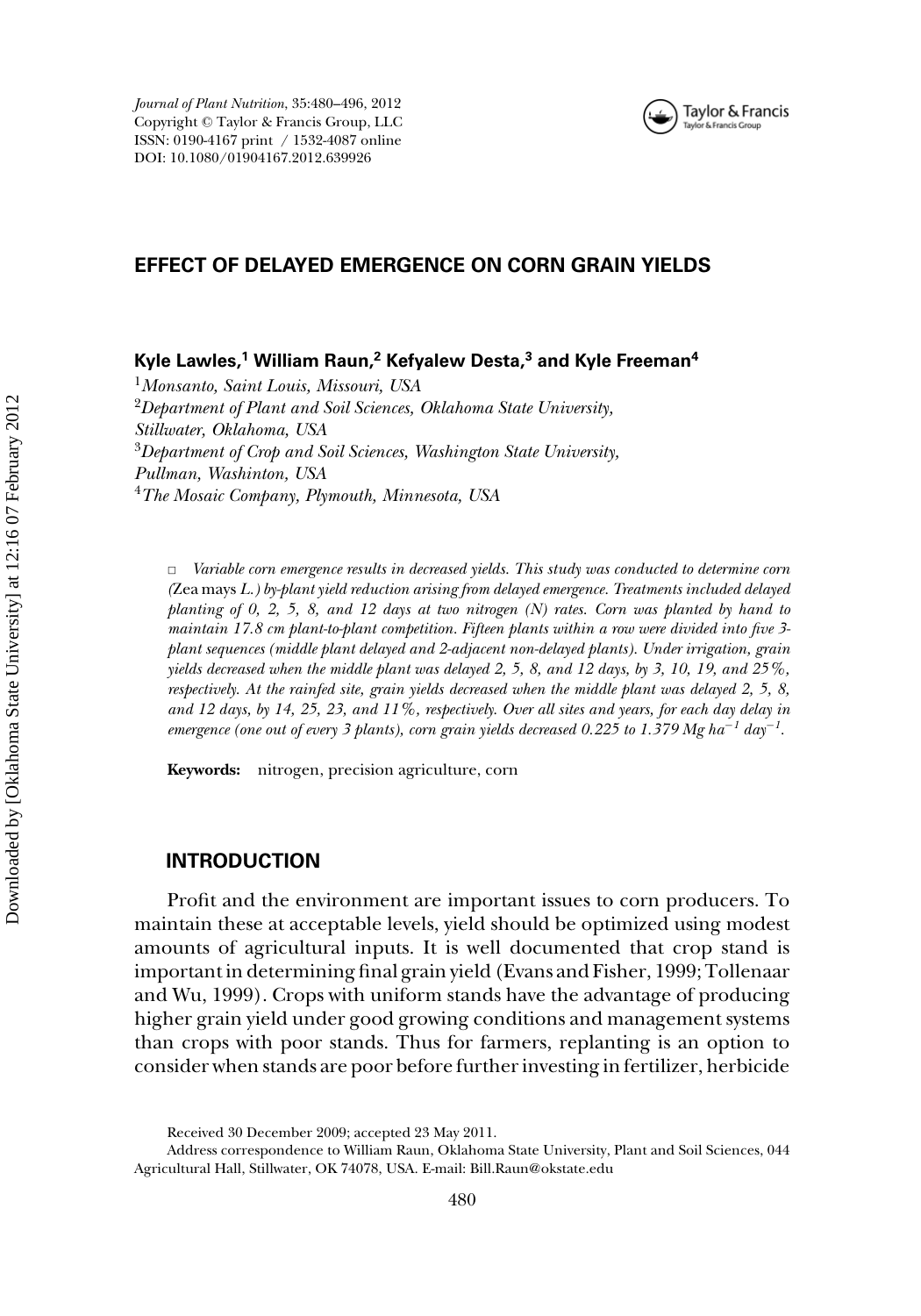and irrigation. One factor important in securing uniform stands is obtaining uniform emergence. Comprehensive work by Martin et al. (2005) found that on average, differences in corn grain yield from plant to plant were 2.8 Mg ha<sup>-1</sup> (44 transects in three countries and five US States). Their findings in Argentina, Mexico, and the USA clearly showed that heterogeneity of plant stands and corn emergence are common, noted in the magnitude of average plant to plant yield differences.

Delayed emergence and complete failure of seed emergence are causes of uneven crop growth early in the season. This behavior can be attributed to irregular planting depth, seed quality, tillage, soil compaction, and limited moisture (Ford and Hicks, 1992; Dwyer et al., 1999; Diaz-Zorita et al., 2005; Gupta et al., 1988).

Alessi and Power (1971) observed that each 10 mm increase in planting depth delayed corn emergence for about 1 day at a constant temperature of 13.3◦C. They concluded that at least 68 growing degree days (GDD) with temperatures above 13.3◦C and adequate soil moisture are necessary to achieve 80% emergence in corn. A study by Triplett and Tesar (1960) showed that improved emergence of alfalfa (*Medicago sativa* L.) seedlings was attributed to increased soil water and seed-contact as a result of increased planting depth from 0 to 2.5 cm and soil compaction.

Graven and Carter (1991) found that emergence rate strongly depends on corn seed quality. They observed a 4 to 6% decrease in emergence associated with medium and low seed quality, and that lower seed quality decreased emergence when fields were planted earlier. When planting date was delayed, seed quality did not have a significant effect on emergence. With low and medium quality seed they found a 1 day delayed emergence compared to high quality seed. Graven and Carter (1990) concluded that seed size and shape had an effect on emergence. They achieved higher emergence rates with large flat and small round seeds compared to large round and small flat seeds under temporal and moisture stress environments.

Delayed emergence and reduced plant populations are problems associated with corn production in conservation tillage (Lithourgidis et al., 2005; Drury et al., 1999). They also found that when soil moisture levels were sufficient, the emergence rate did not differ in conventional till and no-till systems. Similarly, Drury et al. (1999) reported that in no-till systems, emergence was reduced by 24% and subsequently corn grain yield was reduced by 9–17% compared with conservation tillage. Dry soil conditions, however, were associated with a 16% decrease in emergence in no-till corn. They found that there was no significant difference in delayed plants in reduced till and they noted that the presence of delayed plants did not reduce silage yield in no-till systems. Seedling emergence 2 to 3 weeks after planting was lower in no-till, compared to conventional till and reduced-till (Burgess et al., 1996).

Murungu et al. (2003) found that seed priming (soaking seeds in water before planting) improved emergence and early growth in drying soils.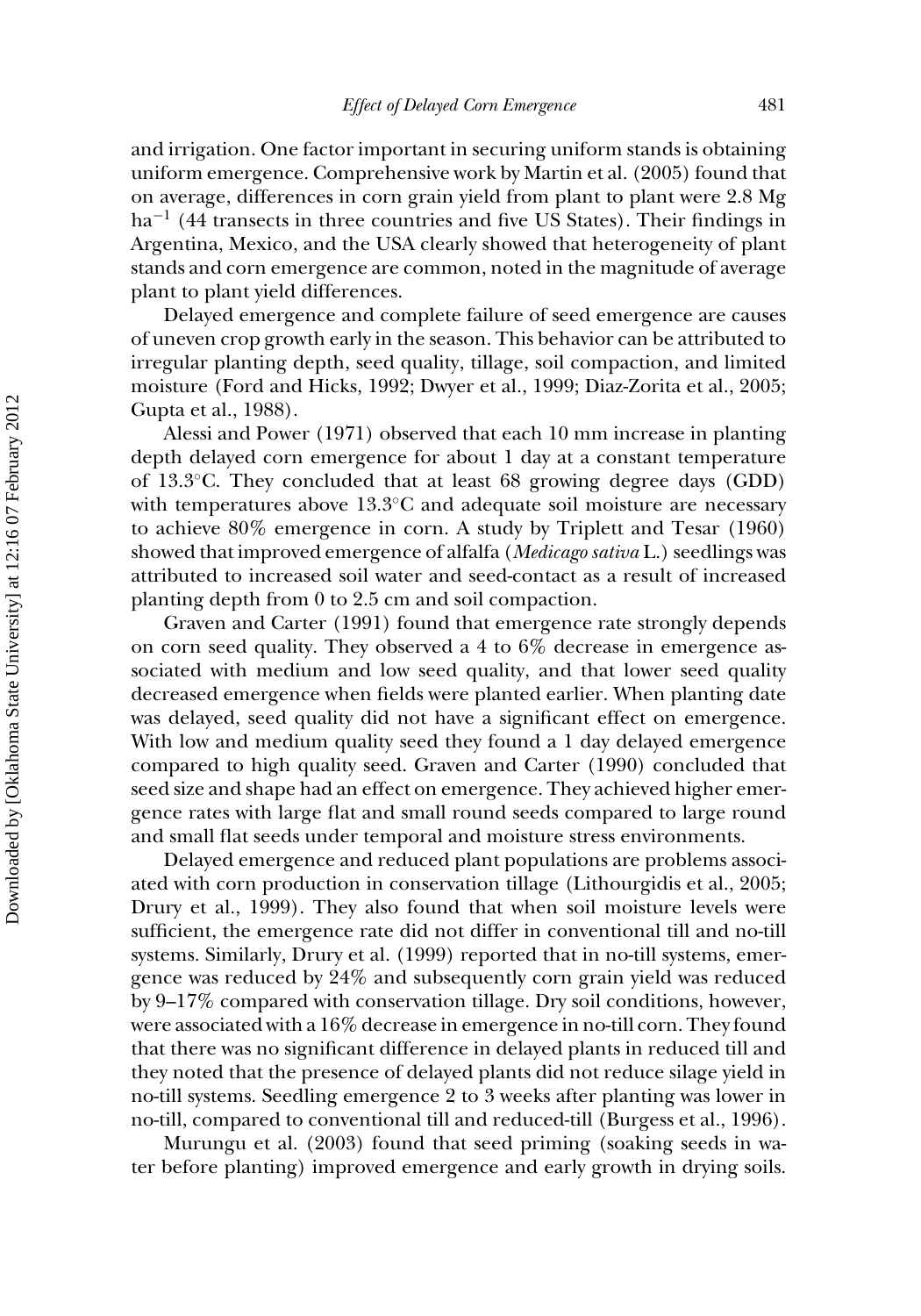Harris et al. (1999) also concluded that with seed priming, there was a direct benefit in faster emergence, better stands and a lower incidence of re-sowing. In a study conducted to assess the influence of delayed planting on emergence of corn seed coated with Temperature-Activated Polymer, Gesch and Archer (2005) found that emergence was delayed causing uneven stands and subsequent yield loss. This study demonstrates the deleterious effect of seed treatment on the emergence pattern of corn. Lindstrom et al. (1976) showed that a combination of factors including water potential, the lowering of soil temperature from 25◦C, and increasing planting depth decreased corn emergence. Helms et al. (1997) found that if soil water content is sufficient for germination and persists for 18 days after planting, emergence will not be reduced. Despite improved agricultural practices and land management, complete eradication of seed emergence-related problems is still not achievable.

There have been numerous studies on the causes of delayed emergence but limited studies on the effect of delayed emergence on corn grain yields. Nafziger et al. (1991) found that delayed emergence can reduce grain yields of corn from 6 to 22%. Corn grain yields were reduced by 0.55 Mg ha−<sup>1</sup> and 1.2 Mg ha−<sup>1</sup> with planting dates delayed 7 and 14 days, respectively (Ford and Hicks, 1992). They also observed reduced yields when non-uniform (mixed) stands were simulated by planting corn plants at different distances within the row. Imholte and Carter (1987) found that delayed planting decreased yields in both conventional and no-till corn systems; the highest corn grain yields of conventional and no-till achieved when planting was completed by early May.

Many studies showed that delayed plant emergence reduced yield, thus in theory if each plant could be fertilized individually, it is possible to increase nitrogen use efficiency (NUE) and reduce the cost of fertilizer. This would also help to reduce the impact of N on the environment. By finding out how many days plant emergence is delayed, it is possible to identify which plants need to be fertilized and which ones do not. The current emphasis in variable rate application of nutrients especially N in corn requires by-plant emergence data. Limited research has been done that looked into delayed planting at the by-plant level. The objectives of this study were to determine corn grain yield reduction as a function of interplant competition arising from delayed emergence; and to evaluate yield levels in 3-plant sequences, with and without delayed emergence.

#### **MATERIALS AND METHODS**

Two experimental sites were established in the spring 2005: one near Perry, OK at the Lake Carl Blackwell irrigated research station, and one at Efaw Research Station (rainfed), near Stillwater, OK. The Lake Carl Blackwell research station soil series is a Pulaski fine sandy loam (fine sandy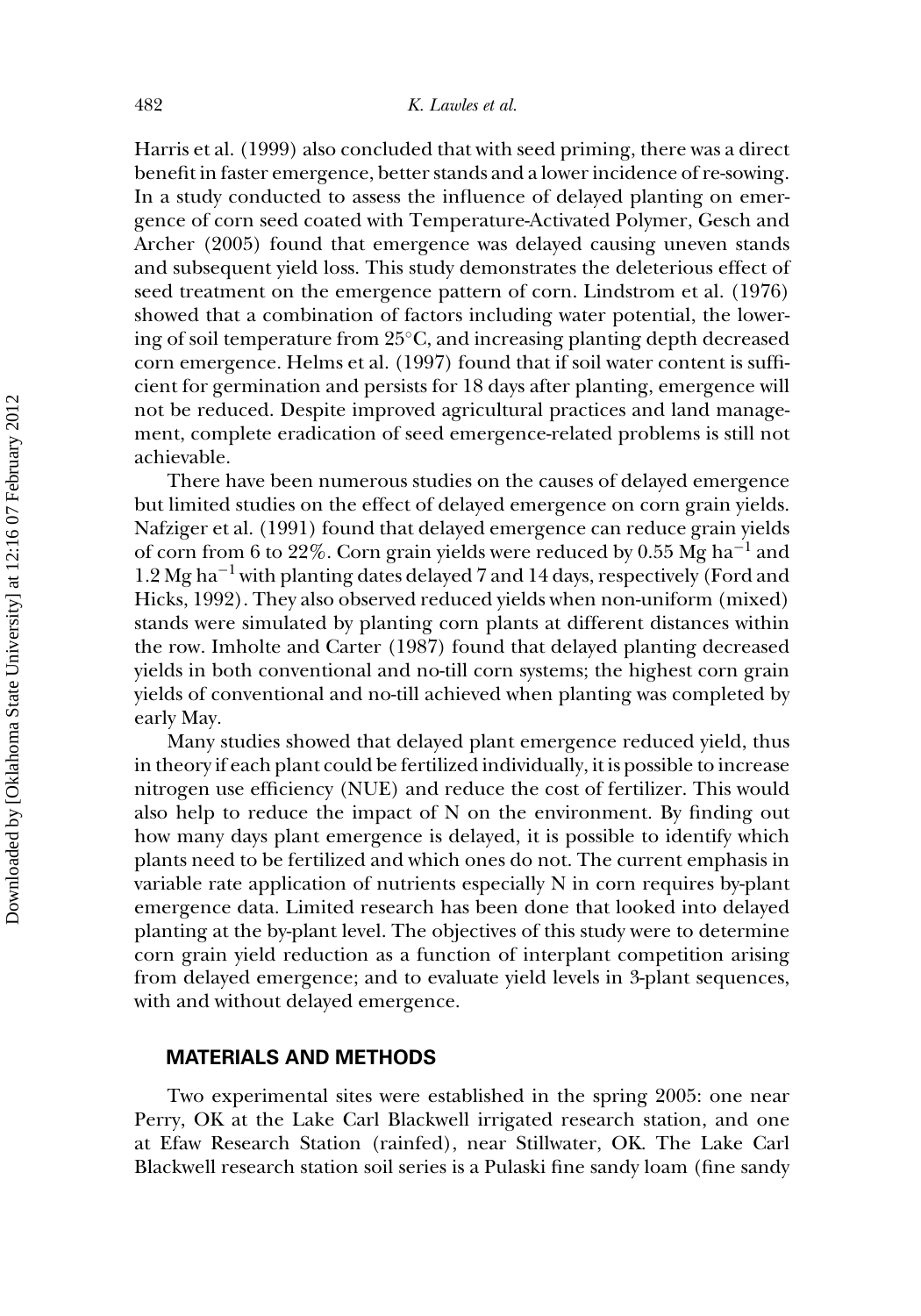| Location,        |                    |                           |                                  |                                    | Total                    |                        |      |
|------------------|--------------------|---------------------------|----------------------------------|------------------------------------|--------------------------|------------------------|------|
| depth<br>(cm)    | K<br>$mg\,kg^{-1}$ | P<br>$mg \text{ kg}^{-1}$ | $NH_4-N$<br>$mg \text{ kg}^{-1}$ | $NO_3-N$<br>$mg \, \text{kg}^{-1}$ | Nitrogen<br>$g\ kg^{-1}$ | Carbon<br>$g\ kg^{-1}$ | pH   |
| Efaw S., $0-15$  | 99                 | 22                        | 9                                | 3.5                                | 0.72                     | 10.69                  | 5.05 |
| Efaw S., $15-30$ | 76                 | 17                        | 16                               | 4.3                                | 0.65                     | 10.23                  | 5.71 |
| Efaw N., $0-15$  | 105                | 20                        | 17                               | 3.2                                | 0.64                     | 10.93                  | 6.15 |
| Efaw N., $15-30$ | 76                 | 19                        | 11                               | 3.7                                | 0.57                     | 9.09                   | 6.56 |
| LCB, $0-15$      | 144                | 45                        | 28                               | 4.3                                | 0.77                     | 9.87                   | 5.63 |

**TABLE 1** Initial surface (0–30 cm) soil test results at Efaw and Lake Carl Blackwell (LCB), OK

NH<sub>4</sub>-N and NO<sub>3</sub>-N – 2 M KCL extract; P and K – Mehlich-3 extraction; pH – 1:1 soil:deionized water.

loam, coarse-loamy, mixed, nonacid, thermic Typic Ustifluvent) and Efaw Research Station has a soil series of Easpur loam (fine-loamy, mixed, superactive, thermic Fluventic Haplustoll). Results from composite pre-plant soil sample analysis at each site are reported in Table 1.

The experiment employed a randomized complete block design (RCBD) with 11 treatments and three replications. Each treatment was a combination of 0, 56 and 168 kg N ha<sup>-1</sup> and a delayed emergence scenario of 0, 2, 5, 8, and 12 days delay. The treatment structure is reported in Table 2. Of the 11 treatments, Treatments 1, 2 and 7 were reference plots (no delay planting of all the seeds). In all remaining treatments, five 3-plant sequences (to simulate various delayed emergence scenarios) were established. Each plot consisted of a row that was hand planted with a border row on each side. In each of the delay emergence sequences, two seeds (adjacent plants) were planted at planting while a seed (middle plant) was planted in the middle of the two plants at a later date depending on the number of days set for delayed emergence. Row and plant configuration are illustrated in Figure 1. Border rows were planted on the same day on each side of the rows which

| Treatment no. | Delay in planting                    | N rate, kg ha $^{-1}$<br>0 |  |  |
|---------------|--------------------------------------|----------------------------|--|--|
|               | All 3 plants planted on the same day |                            |  |  |
|               | All 3 plants planted on the same day | 56                         |  |  |
| 3             | Middle plant planted 2 days late     | 56                         |  |  |
|               | Middle plant planted 5 days late     | 56                         |  |  |
| 5             | Middle plant planted 8 days late     | 56                         |  |  |
| 6             | Middle plant planted 12 days late    | 56                         |  |  |
|               | All 3 plants planted on the same day | 168                        |  |  |
| 8             | Middle plant planted 2 days late     | 168                        |  |  |
| 9             | Middle plant planted 5 days late     | 168                        |  |  |
| 10            | Middle plant planted 8 days late     | 168                        |  |  |
| 11            | Middle plant planted 12 days late    | 168                        |  |  |

**TABLE 2** Treatment structure employed at Lake Carl Blackwell, and Efaw, 2005 and 2006 evaluating delayed planting on resultant corn grain yields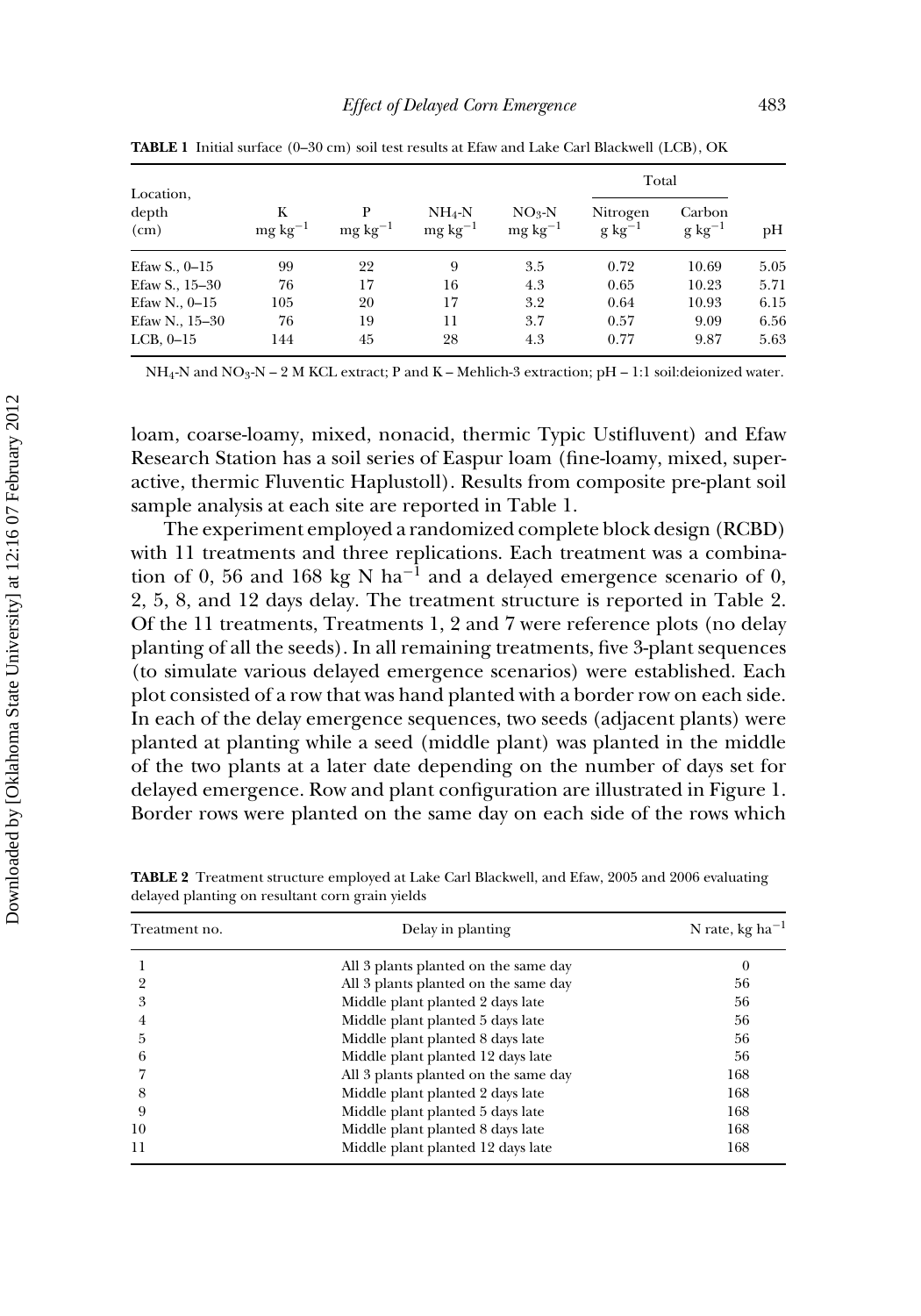484 *K. Lawles et al.*



**FIGURE 1** Schematic diagram illustrating a single plot whereby the center row had 5, 3-plant sequences between two border rows. Each treatment was replicated three times, thus, 15, 3-plant sequences were used to determine each treatment average (Color figure available online).

contained the delayed plants at a similar population using two-row John Deere "MaxEmerge" seeding equipment (Deere & Company, Moline, Illinois). Treatment averages were generated from at least 9, 3-plant sequences at each site, each year.

The corn hybrid "33B51" (Pioneer Hi-Bred International Inc., Johnston, IA, USA) was planted late March or early April at a seeding rate of 73779 seeds ha<sup> $-1$ </sup>. With corn planted at 76.2 cm row spacing, the distance between plants was 17.8 cm. Equal inter-row spacing is essential for the analysis of this experiment; therefore the middle row containing the delay emergence scenarios was planted by hand. To maintain a uniform depth of 5 cm and plant spacing of 17.8 cm, a special tool was made from 1.0 cm square tubing. Bolts were positioned 3.8 cm deep, every 17.8 cm along the tube. This was then used to create uniform depth in the soil and ensuring specific planting points for each of the seeds (Figure 2).

The two preplant nitrogen fertilizer rates (56 and 168 kg ha<sup>-1</sup>) were applied broadcast before planting using urea (46-0-0). Bicep Lite II Magnum<sup>®</sup> Syngenta (Greensboro, NC, USA) was applied preplant at a rate of 2338 ml  $ha^{-1}$  to control broadleaf and grass weeds at each site.

For each of the 3-plant sequences, each plant was harvested and bagged separately. In each plot, three of the five 3-plant sequences were selected for harvest. Each bag was individually weighed wet, dried in an air forced oven at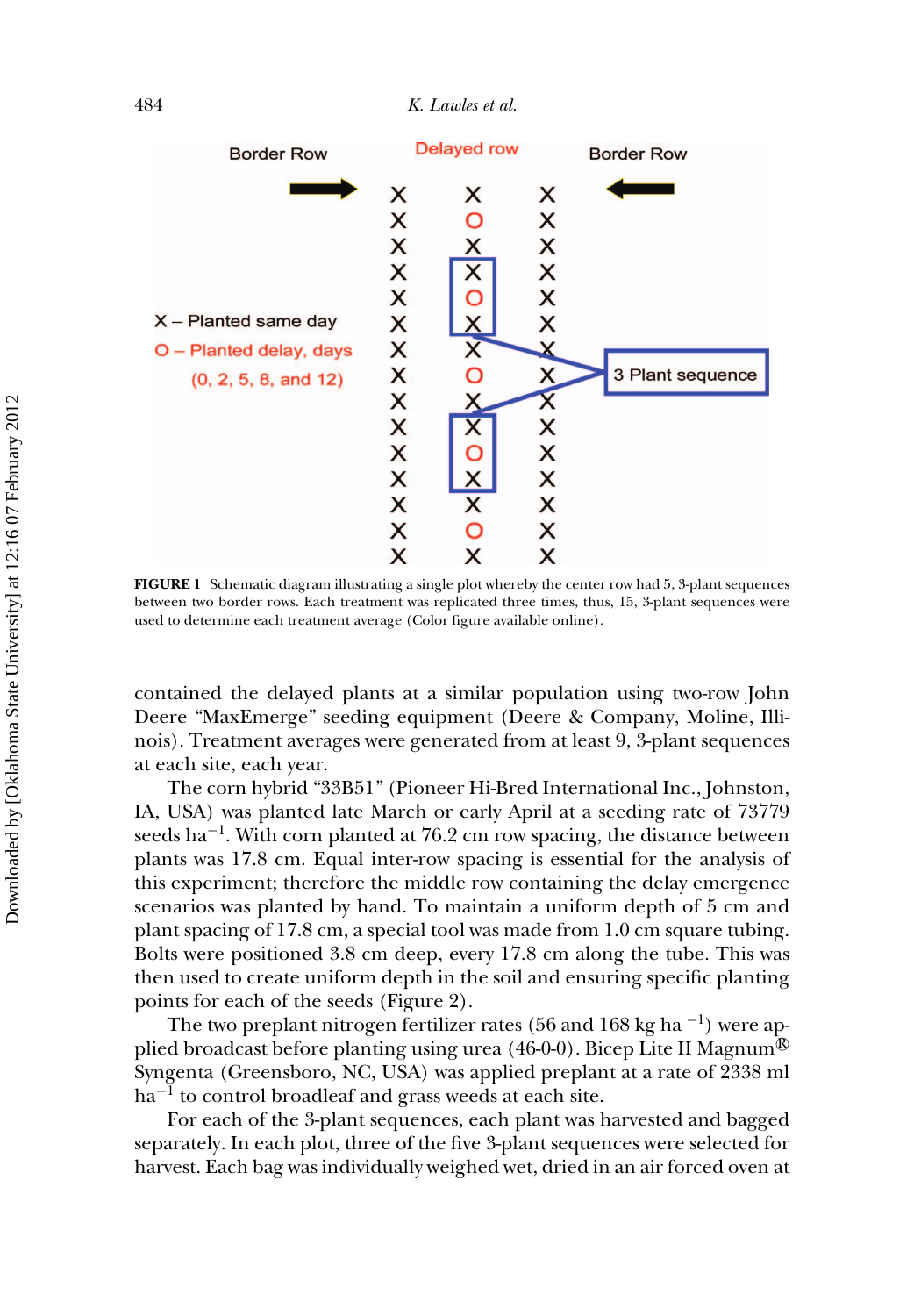

**FIGURE 2** Planting device constructed to establish fixed depths, and distances between plants for all sites, 2005–2006 (Color figure available online).

66◦C and weighed again for moisture determination. Percent moisture was determined by taking the wet weight minus the dry weight and dividing by the wet weight. Grain yield for all treatments was adjusted to 15.5% moisture.

Grain yield depression was determined as the difference of average grain yield of non-delayed plants and the yield of delayed plants for each delayed emergence treatment. Percent yield of the delayed plant was determined as the ratio of the yield of the delayed plant and the average yield of nondelayed plants multiplied by 100. Data was subjected to statistical analysis using the General Linear Models (GLM) procedure in SAS (SAS Institute, Cary, NC, USA).

#### **RESULTS AND DISCUSSION**

The main effect of treatment on corn grain yield was significant at *P <* 0.05 for both years at both locations. Even though planting depth, method of planting, and seed cover/compaction were held constant, there were minor discrepancies in emergence. Data was not collected documenting exact day of emergence for all three-plant sequences that comprised individual treatments, but the large number of sub-sets collected was expected to deliver accurate estimates of the average yield, yield depression, and percent of maximum grain yield.

Averaged over years, grain yields decreased when the middle plant of the three-plant sequence was delay planted 2, 5, 8, and 12 days, by 3, 10, 19 and 25%, respectively (Table 3). For the rainfed site, average grain yields decreased when the middle plant in the 3-plant sequence was delay planted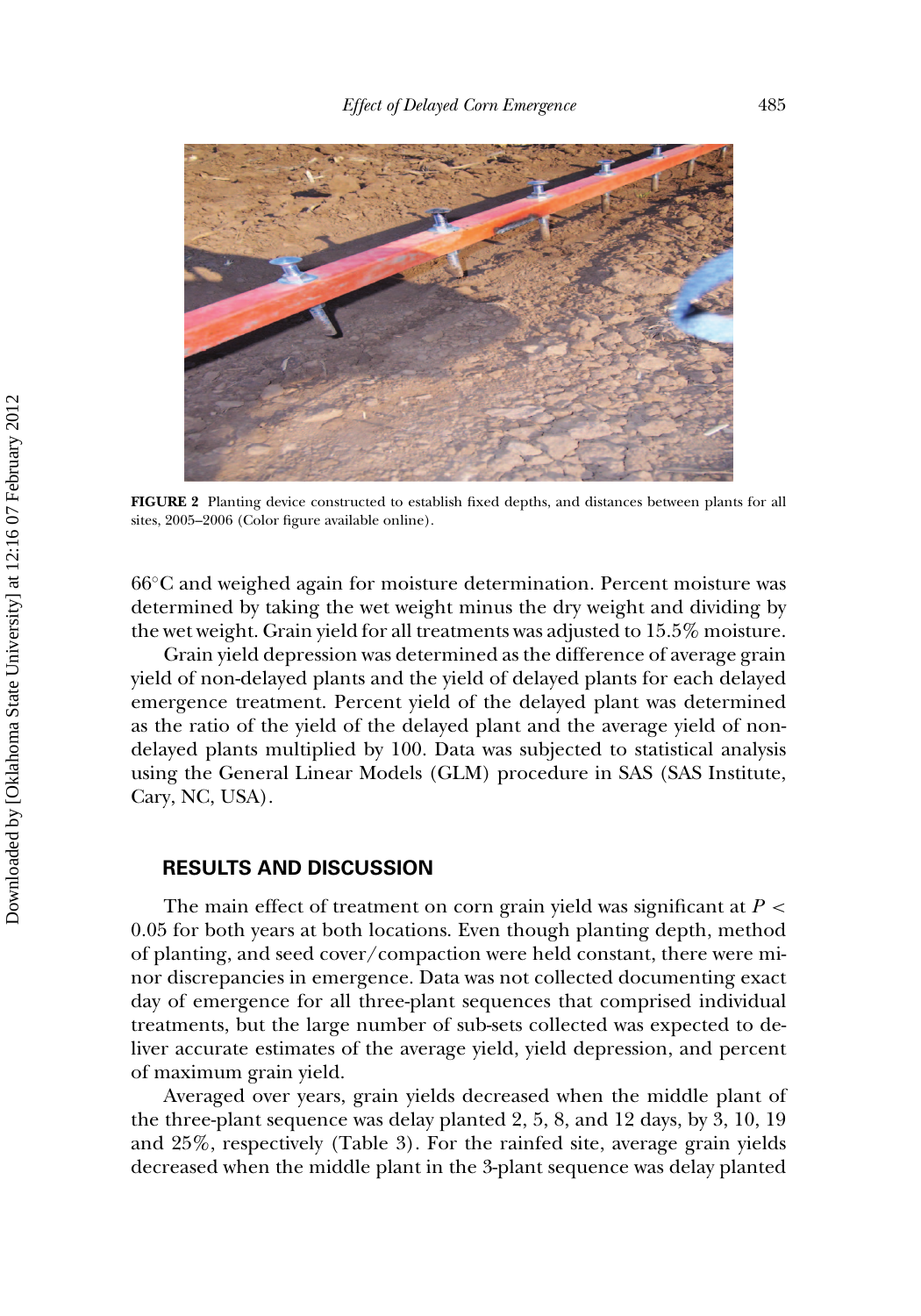| Treatment      | Preplant N,<br>$kg$ ha <sup>-1</sup> | Days<br>delay<br>planting | Mean grain yields Mg $ha^{-1}$ |       |       |       |      |       |
|----------------|--------------------------------------|---------------------------|--------------------------------|-------|-------|-------|------|-------|
|                |                                      |                           | Efaw                           |       |       | LCB   |      |       |
|                |                                      |                           | 2005                           | 2006  | Avg.  | 2005  | 2006 | Avg.  |
| 1              | $\theta$                             | $\theta$                  | 4.10                           | 4.01  | 4.05  | 15.58 | 2.15 | 8.86  |
| $\overline{2}$ | 56                                   | $\theta$                  | 9.08                           | 6.33  | 7.71  | 16.07 | 5.02 | 10.54 |
| 3              | 56                                   | $\overline{2}$            | 5.83                           | 7.44  | 6.64  | 16.81 | 3.69 | 10.25 |
| 4              | 56                                   | 5                         | 6.23                           | 5.22  | 5.73  | 15.25 | 3.90 | 9.58  |
| 5              | 56                                   | 8                         | 6.65                           | 5.27  | 5.96  | 13.61 | 3.55 | 8.58  |
| 6              | 56                                   | 12                        | 7.11                           | 6.71  | 6.91  | 11.17 | 4.62 | 7.90  |
| 7              | 168                                  | $\mathbf{0}$              | 9.65                           | 11.53 | 10.59 | 15.13 | 5.48 | 10.30 |
| 8              | 168                                  | $\overline{2}$            | 11.31                          | 9.14  | 10.22 | 16.12 | 6.40 | 11.26 |
| 9              | 168                                  | 5                         | 11.56                          | 10.72 | 11.14 | 16.36 | 5.64 | 11.00 |
| 10             | 168                                  | 8                         | 11.58                          | 10.24 | 10.91 | 11.68 | 7.00 | 9.34  |
| 11             | 168                                  | 12                        | 10.48                          | 9.33  | 9.90  | 11.67 | 6.16 | 8.92  |
| <b>SED</b>     |                                      |                           | 1.05                           | 2.05  |       | 1.18  | 1.14 |       |

**TABLE 3** Treatment, preplant N, days delay, planting, mean grain yields (kg ha−1) for Efaw, Lake Carl Blackwell, 2005

SED – standard error of the difference between two equally replicated means.

at 2, 5, 8, and 12 days, by 14, 25, 23, and 11%, respectively. In terms of percent yield reduction, the overall effects of delayed planting on resultant grain yields were greater where irrigation was not available.

### **Grain Yield by Plant of 3-Plant Sequence**

Grain yields for each plant where plants 1 and 3 were planted at the same time, and plant 2 was delay planted by 2, 5, 8, and 12 days are reported in Figures 3–6 for Efaw and Lake Carl Blackwell, with 56 and 168 kg N ha<sup>-1</sup> applied preplant in both 2005 and 2006, respectively. The standard error of the difference between two equally replicated means (SED) is reported on each graph (Figures 3–6). As expected, no differences in grain yield were found in the 3-plant sequence when planted on the same day at Efaw, 2005 for the 56 kg N ha<sup>-1</sup> rate (Figure 3a). However, when delayed by 2 or more days, the middle plant had significantly lower yields, and the yield reduction exceeded 2.0 Mg ha−1. These yield reductions were primarily due to a middle plant not producing when averaged over the three-plant sequence. Liu et al. (2004) reported that plant emergence is a key factor in determining final corn grain yield. In their study they found that delaying planting until 1–2 leaf stage resulted in 4–8% yield reduction. It is important to note that there were also yield reductions in the adjacent plants when the middle plant was delay planted by 2, 5, and 8 days (compared to no delay). However, for the 12 day delay the middle plant had significantly lower yields but the adjacent plant yields tended to be higher than 2, 5, and 8 day delay in planting. This suggests that at 2, 5, and 8 days the middle plant competed with the adjacent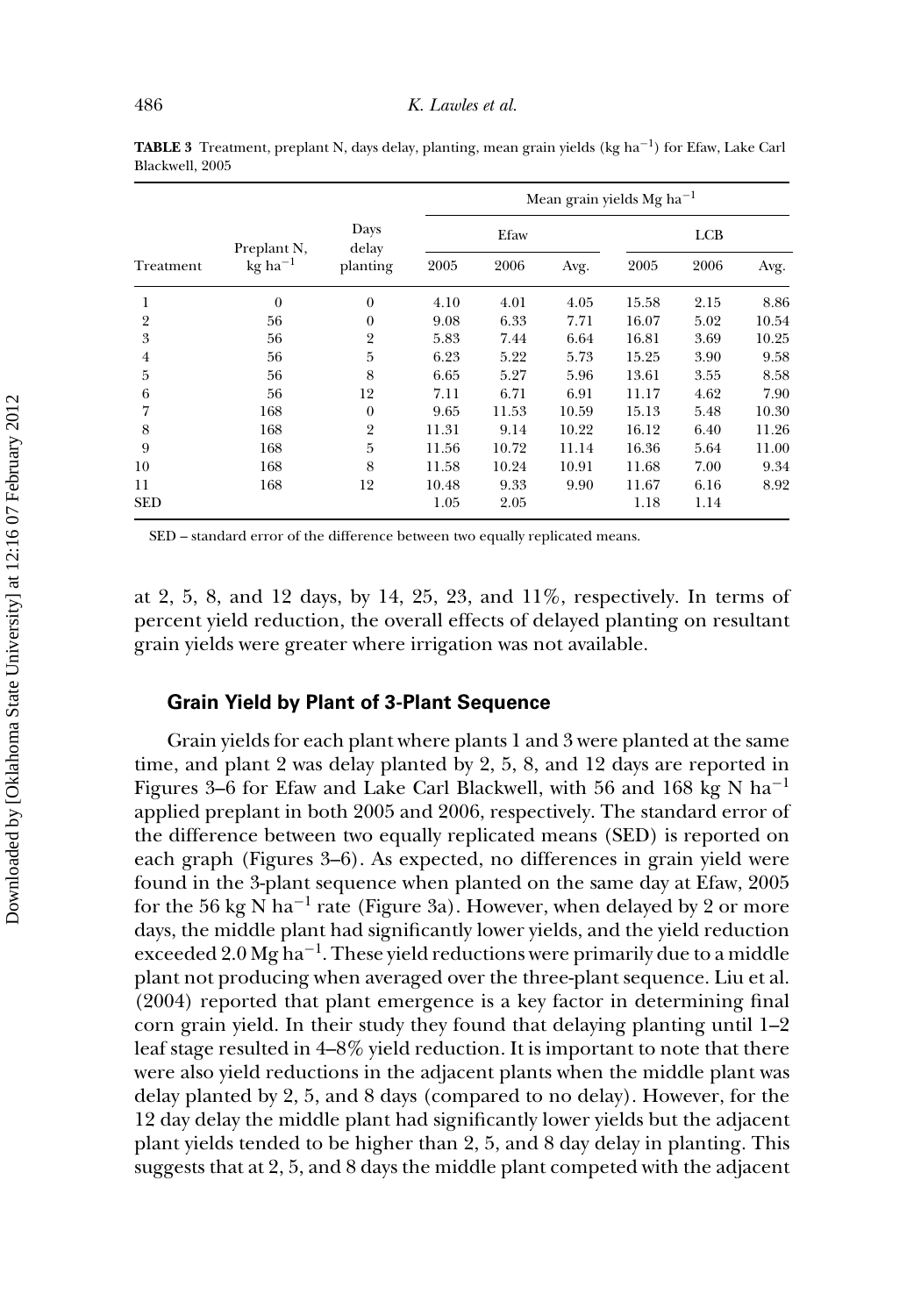

**FIGURE 3** Three-plant sequence where plant #2 (middle plant) was planted 0, 2, 5, 8, and 12 days later, at Efaw in 2005 with a preplant applied N rate of a) 56 kg ha<sup>-1</sup> and b) 168 kg ha<sup>-1</sup>. Each point represents the average of nine plants repeated in these 3-plant sequences (Color figure available online).

plants, but for the 12 day delay there was less competition since adjacent plants yielded slightly more. If two plants are crowded, one being bigger and one being smaller, the smaller plant will likely compete less for sunlight and nutrients. In this case, the smaller plant will not be able to catch up resulting in a smaller ear at harvest (Nielsen, 2001).

At the 168 kg N ha<sup>-1</sup> rate, at Efaw in 2005, results were highly variable, especially when noting the depression in yield for the middle plant when no delay was imposed (Figure 3b). It is likely that the 2, 5 and 8 delay could have increased yields because competition between plants was less. This may have been caused by the high seeding rate used at this rainfed site. In other words there was likely less competition between plants, at this high N rate, evidenced in the higher yields when compared to those at the 56 kg N ha<sup>-1</sup> rate (Figure 3a versus Figure 3b).

Results for the Efaw site in 2006 at the 56 and 168 kg N ha−<sup>1</sup> rates are reported in Figures 4a and b, respectively. Extreme temperatures were encountered throughout the season at this site, and as a result, yields were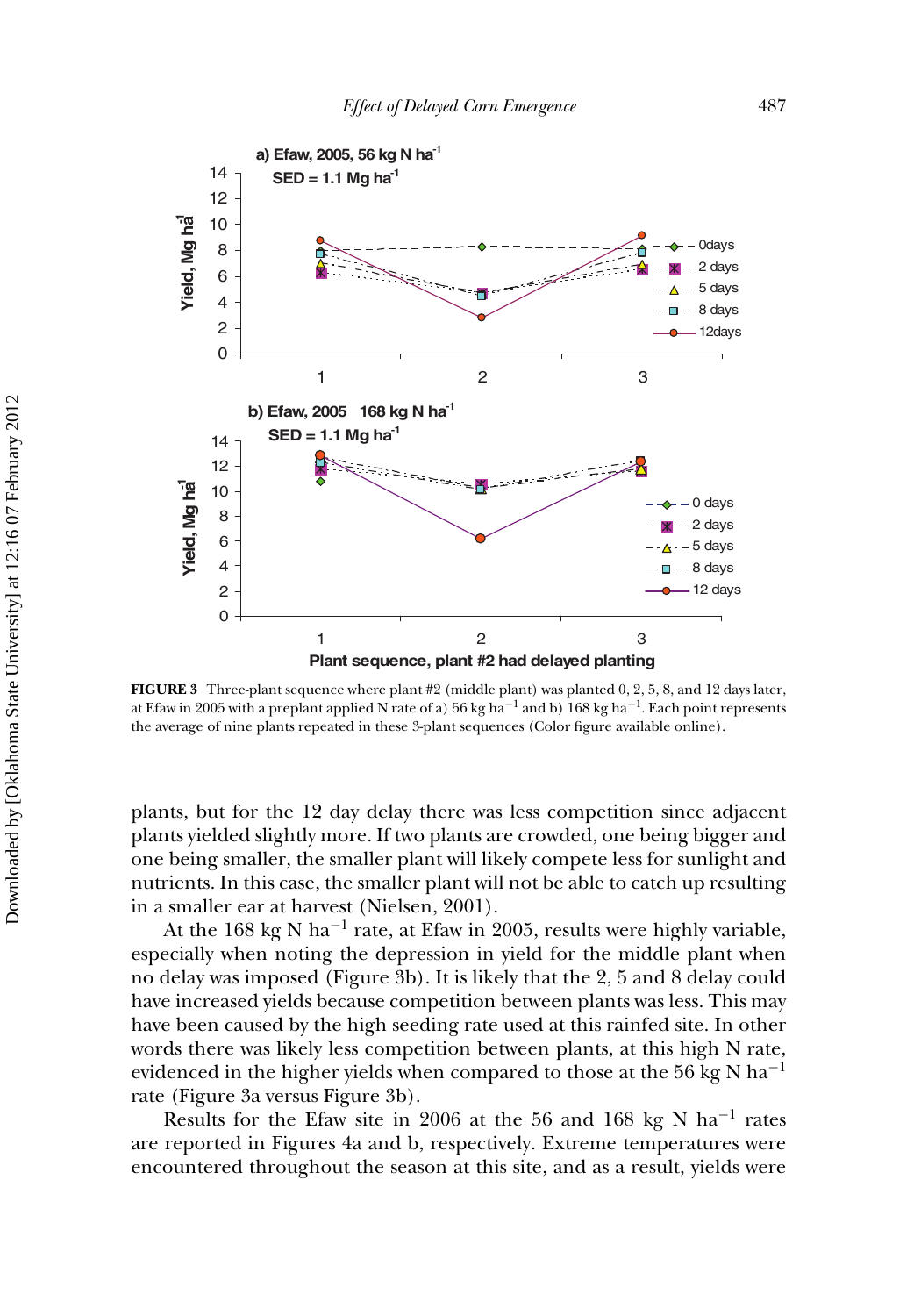

**FIGURE 4** Three-plant sequence where plant #2 (middle plant) was planted 0, 2, 5, 8, and 12 days later, at Efaw in 2006 with a preplant applied N rate of a) 56 kg ha<sup>-1</sup> and b) 168 kg ha<sup>-1</sup>. Each point represents the average of nine plants repeated in these 3-plant sequences (Color figure available online).

highly variable. In general, limited differences were noted for the 0, 2, 5, and 8 day delays at the 56 kg N ha−<sup>1</sup> rate (Figure 4a). With a 12 day delay, the middle plant yielded significantly less than the adjacent plants. Furthermore, the two non-delayed plants for the 12 day delay tended to have higher yields when compared to the 0, 5, and 8 day delayed plantings. At the 168 kg N ha<sup>-1</sup> rate, yields were higher and the separation of yields due to treatment was wider (Figure 4b). The more the middle plant was delayed the greater the yield reduction was when compared to the two non-delayed plants.

At LCB in 2005, similar results were observed as that reported at Efaw for the 56 and 168 kg N ha<sup>-1</sup> rates (Figures 5a and b). However, at this site, there was no significant effect of delay planting for the 2 day delay at the 56 kg N ha−<sup>1</sup> rate. With a 5 day delay, the middle plant had significantly lower yields compared with the 0 and 2 day delay (Figure 5a). At the 168 kg N ha<sup>-1</sup> rate the 2 and 5 day delayed plants were not different from the 0 day delay treatment. By applying more N, the 5 day delay was in effect not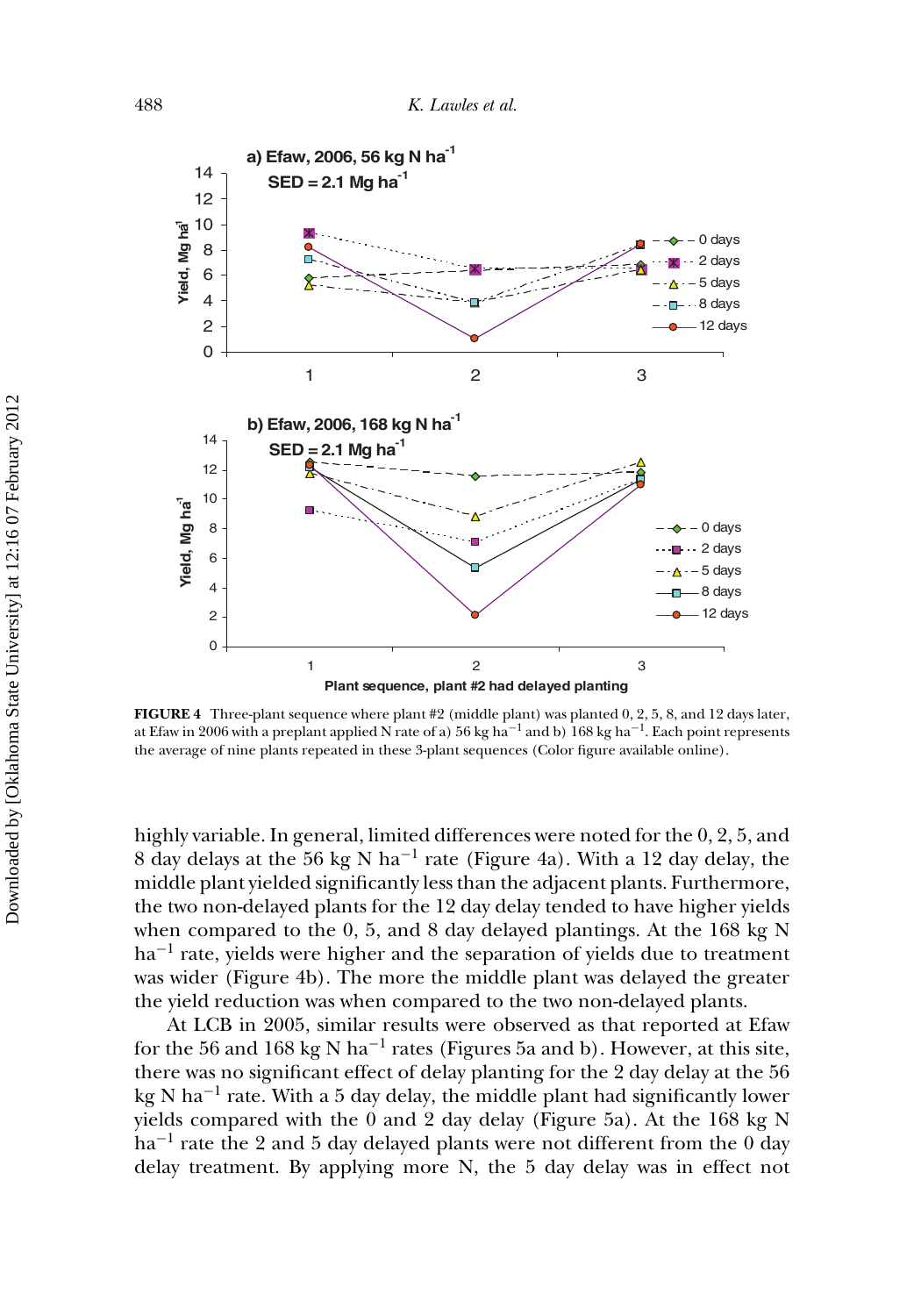

**FIGURE 5** Three-plant sequence where plant #2 (middle plant) was planted 0, 2, 5, 8, and 12 days later, at Lake Carl Blackwell (LCB) in 2005 with a preplant applied N rate of a) 56 kg ha−<sup>1</sup> and b) 168 kg ha<sup>-1</sup>. Each point represents the average of nine plants repeated in these 3-plant sequences (Color figure available online).

different from the 0 and 2 day delay treatments, yet at the low N rate the yield decrease was notable (Figures 5a and 5b). This was not understood.

In 2006 at LCB the 56 and 168 kg N ha−<sup>1</sup> rates (Figures 6a and 6b, respectively) resulted in highly variable treatment results. At the 56 kg N ha<sup>-1</sup> rate, the 8 and 12 day delayed planting had lower yields for the middle plant. At the 168 kg N ha−<sup>1</sup> rate, yields were higher, but more variable. The middle plants for the 8 and 12 day delayed planting tended to have lower yields while the adjacent plants had higher yields, similar to results for Efaw in 2005 and 2006. As was noted for Efaw in 2006, the severe heat contributed to the variable yield results at LCB. The high temperatures encountered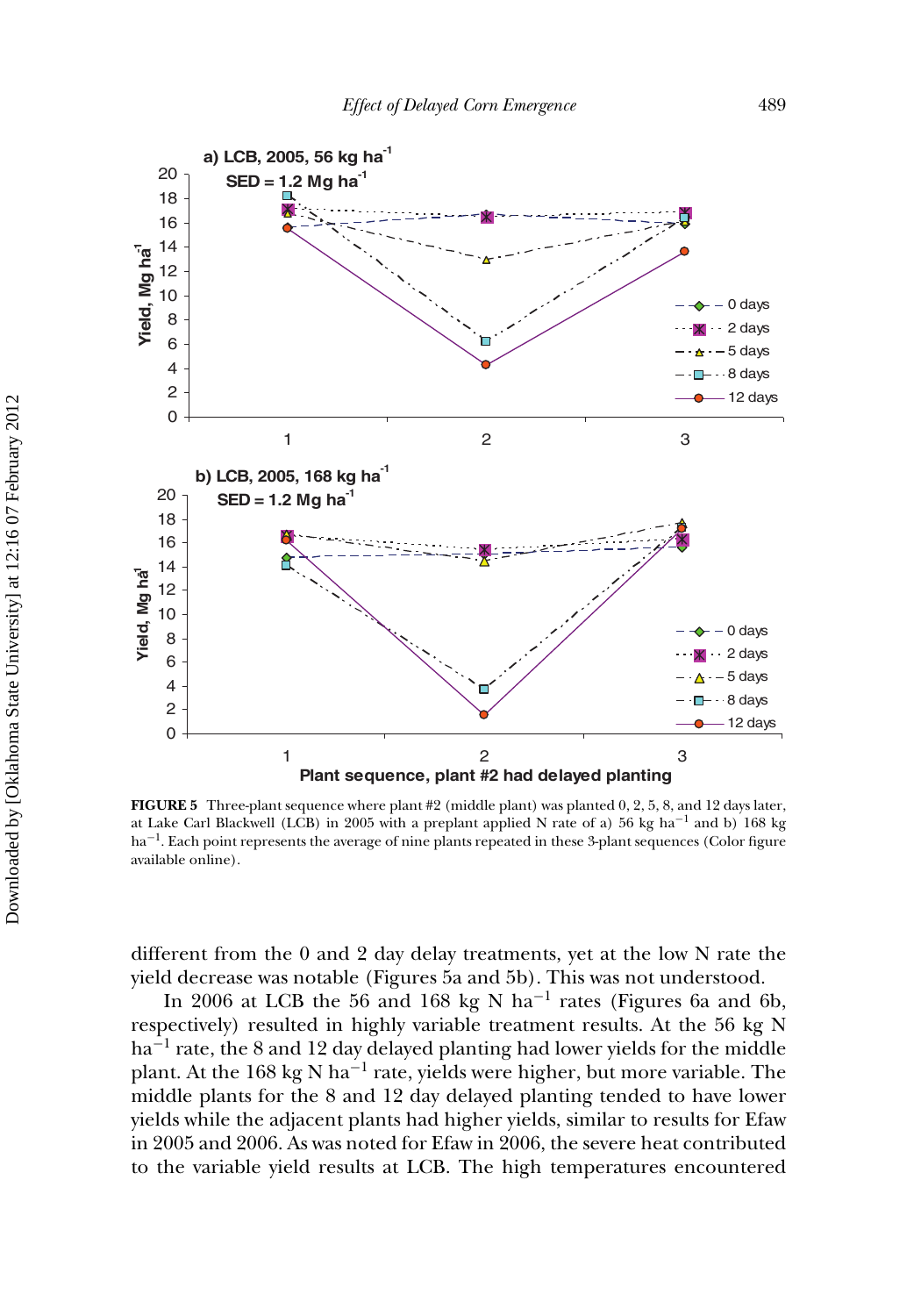

**FIGURE 6** Three-plant sequence where plant #2 (middle plant) was planted 0, 2, 5, 8, and 12 days later, at Lake Carl Blackwell (LCB) in 2006 with a preplant applied N rate of a) 56 kg ha<sup>-1</sup> and b) 168 kg ha<sup>-1</sup>. Each point represents the average of nine plants repeated in these 3-plant sequences (Color figure available online).

during flowering resulted in incomplete pollination that further depressed final grain yields.

#### **Grain Yield Depression**

Grain yield depression is reported as a function of planting delay in days for Efaw and Lake Carl Blackwell in 2005 and 2006 in Figures 7–8, respectively. At Efaw in 2005 (Figure 7a) the grain yield depression increased significantly as planting was delayed from 2 to 12 days. As has been noted, the delayed planting was used to simulate delayed emergence. At this site in 2005, when the middle plant was delayed 5 days, grain yield reduction was estimated to exceed 2.4 Mg ha<sup> $-1$ </sup> predicted by the linear relationship (Figure 7a). With 8 and 12 day delay, the grain yield depression exceeded 3.0 Mg ha−1, for both N rates. Interestingly, these values are very similar to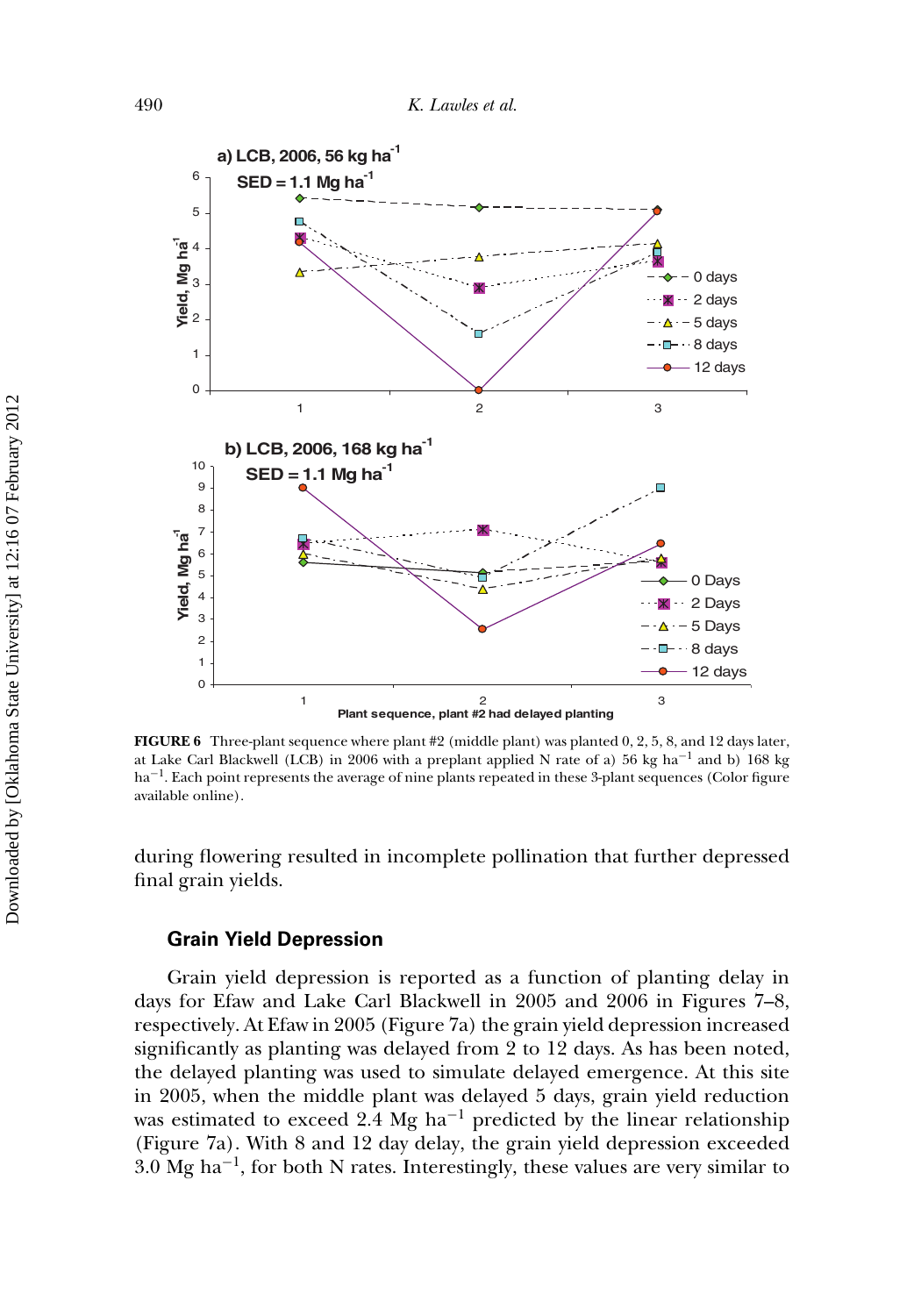

**FIGURE 7** Corn grain yield depression when the middle plant was delayed 0, 2, 5, 8, and 12 days at Efaw in a) 2005 and b) 2006.

that reported by Martin et al. (2005) concerning "average" plant to plant yield differences  $(2.8 \text{ Mg ha}^{-1})$  from corn fields all over the world.

In 2006 at Efaw (Figure 7b), corn grain yield depression as a function of delayed planting was actually greater for both N rates, noting the increased slope when compared to the 2005 data (Figure 7b versus Figure 7a). However, for 2006, limited differences were noted between the 2 and 5 day delay planting (Figure 7b). This trend was generally similar for the 56 and 168 kg  $\overline{N}$  ha<sup>-1</sup> rates.

At LCB in 2005, the grain yield depression was highly significant as a function of planting delay, more obvious than that observed at the other sites and/or years (Figure 8a). This was partly due to the increased yield levels recorded at LCB in 2005. However, in 2006, the effect of planting delay on grain yield depression was less significant, partly due to the lower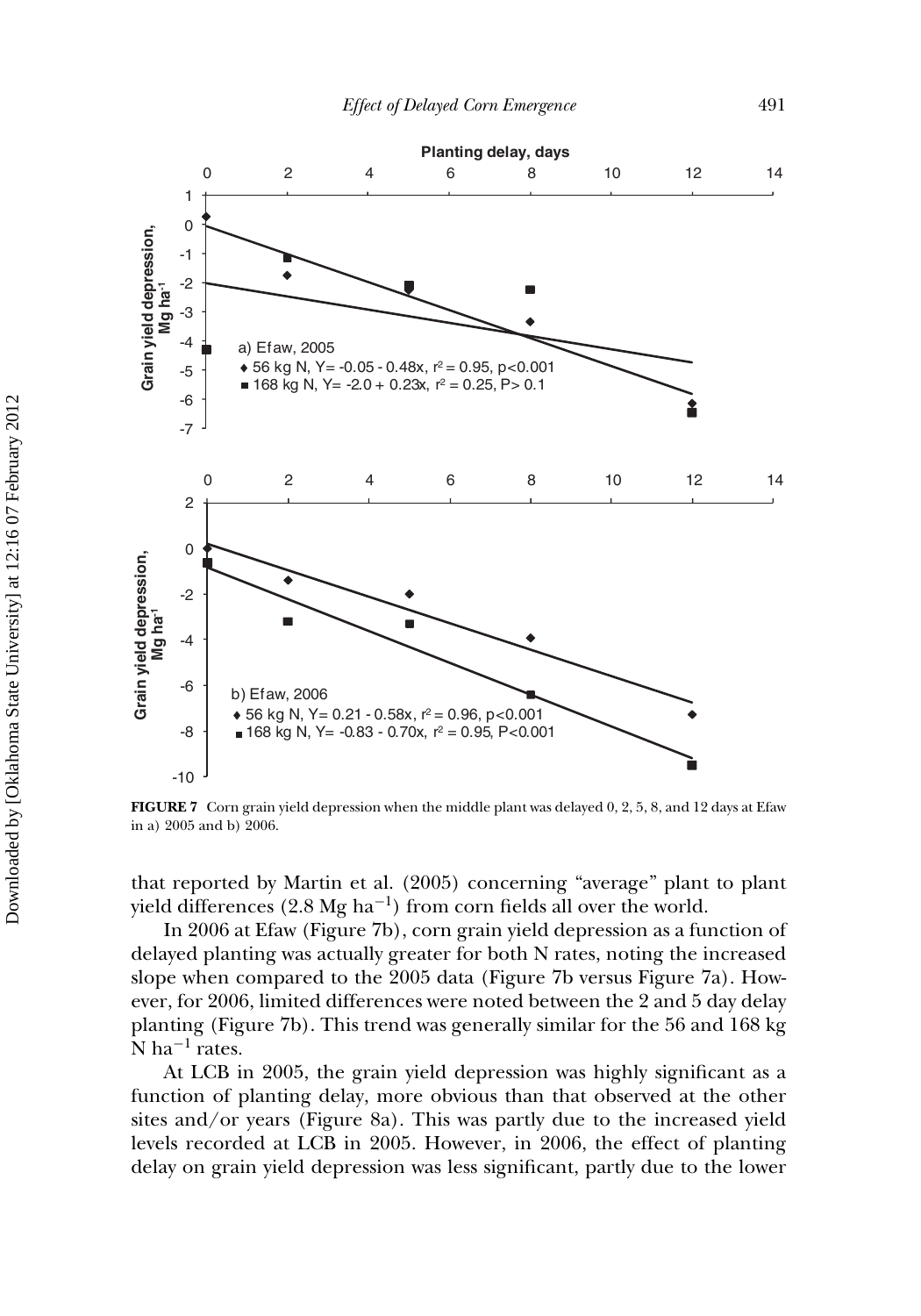

**FIGURE 8** Corn grain yield depression when the middle plant was delayed 0, 2, 5, 8, and 12 days at Lake Carl Blackwell (LCB) in a) 2005 and b) 2006.

yields encountered in this heat stressed year (Figure 8b). Over both sites and years, for each day of delay emergence (estimated using delayed planting), grain yield depression could be expected to exceed 0.225 Mg ha<sup>-1</sup>day<sup>-1</sup> using the slope components reported at each site (Figures 7–8).

#### **Percent of Maximum Corn Grain Yield**

The percent of maximum corn grain yield expressed as a function of planting delay for Efaw and Lake Carl Blackwell, in 2005 and 2006 is reported in Figures 9–10, respectively. At Efaw in 2005, the percent of maximum grain yield was reduced by 3 and 15% at the 56 and 168 kg N ha−<sup>1</sup> preplant rates, respectively when the middle plant was planted 2 days later (Figure 9a). Percent of maximum corn grain yield continued to decline gradually when the delay went from 2 to 8 days. By the 12 day delay, grain yields were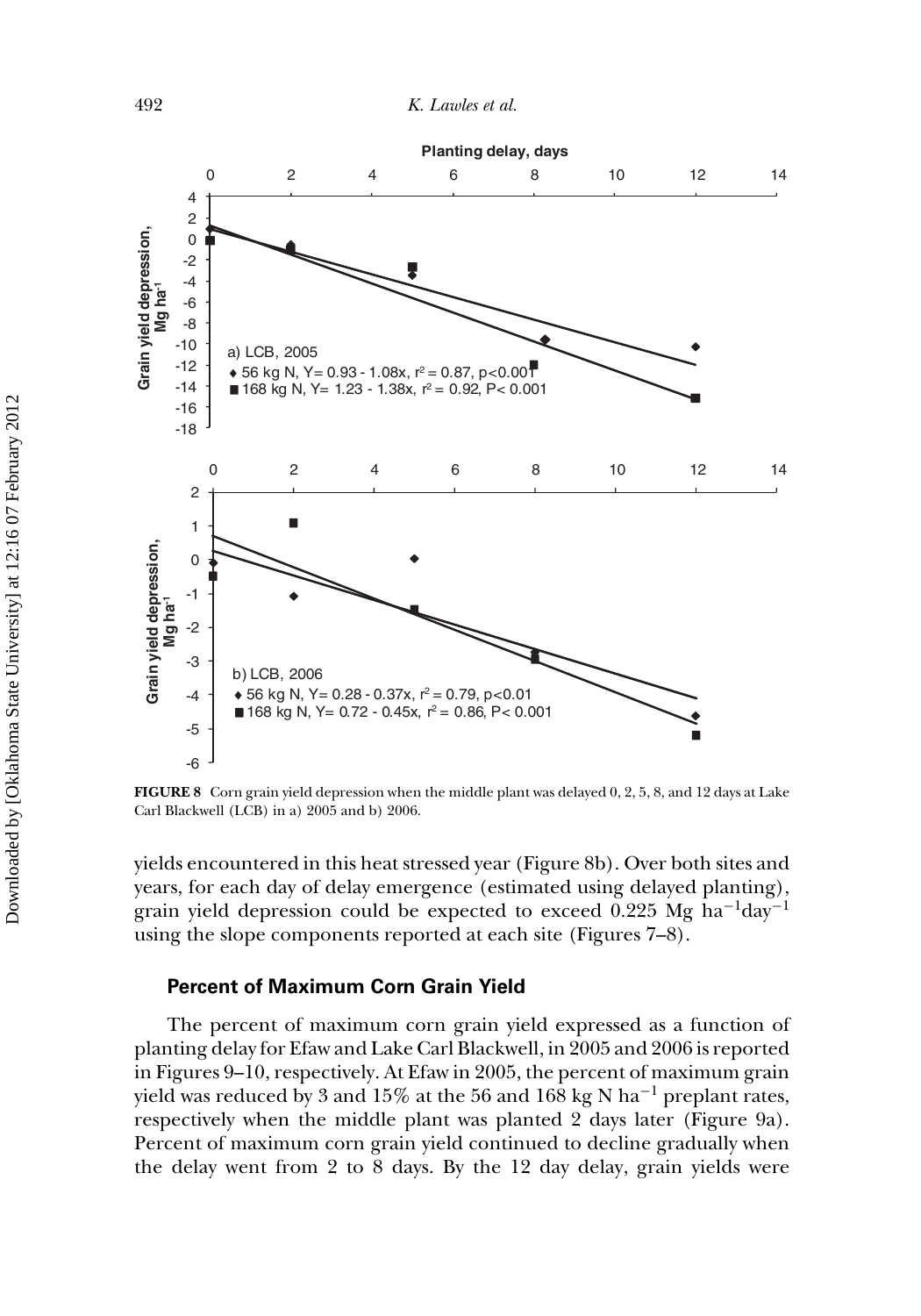

**FIGURE 9** Three-plant average when the middle plant was delayed 0, 2, 5, 8, and 12 days expressed as percent of maximum corn grain yields at Efaw in a) 2005 and b) 2006 at 56 kg ha<sup>-1</sup> and 168 kg ha<sup>-1</sup> preplant N rates.

significantly reduced beyond that seen for the 2, 5, and 8 day delayed planting (Figure 9a). This relationship between percent of maximum corn grain yield and planting delay was much clearer at Efaw in 2006, whereby a distinct linear relationship was observed, and similar for both N rates (Figure 9b). For the 12 day delay, the percent of maximum corn grain yield declined to less than 20% of the average of the two adjacent plants (Figure 9b).

At LCB in 2005 grain yields declined significantly in a linear fashion as planting was delayed from 2 to 12 days (Figure 10a). However, there was a trend for limited yield reduction when the middle plant was only 2 days late in emerging. With a 5 day delay, the percent maximum corn grain yield was estimated at 21 and 24% less than the 2 day delay (Figure 10a). In general, limited differences due to the fertilizer N rate were found at this site. In 2006 at LCB there were varying results due to the severe heat stress encountered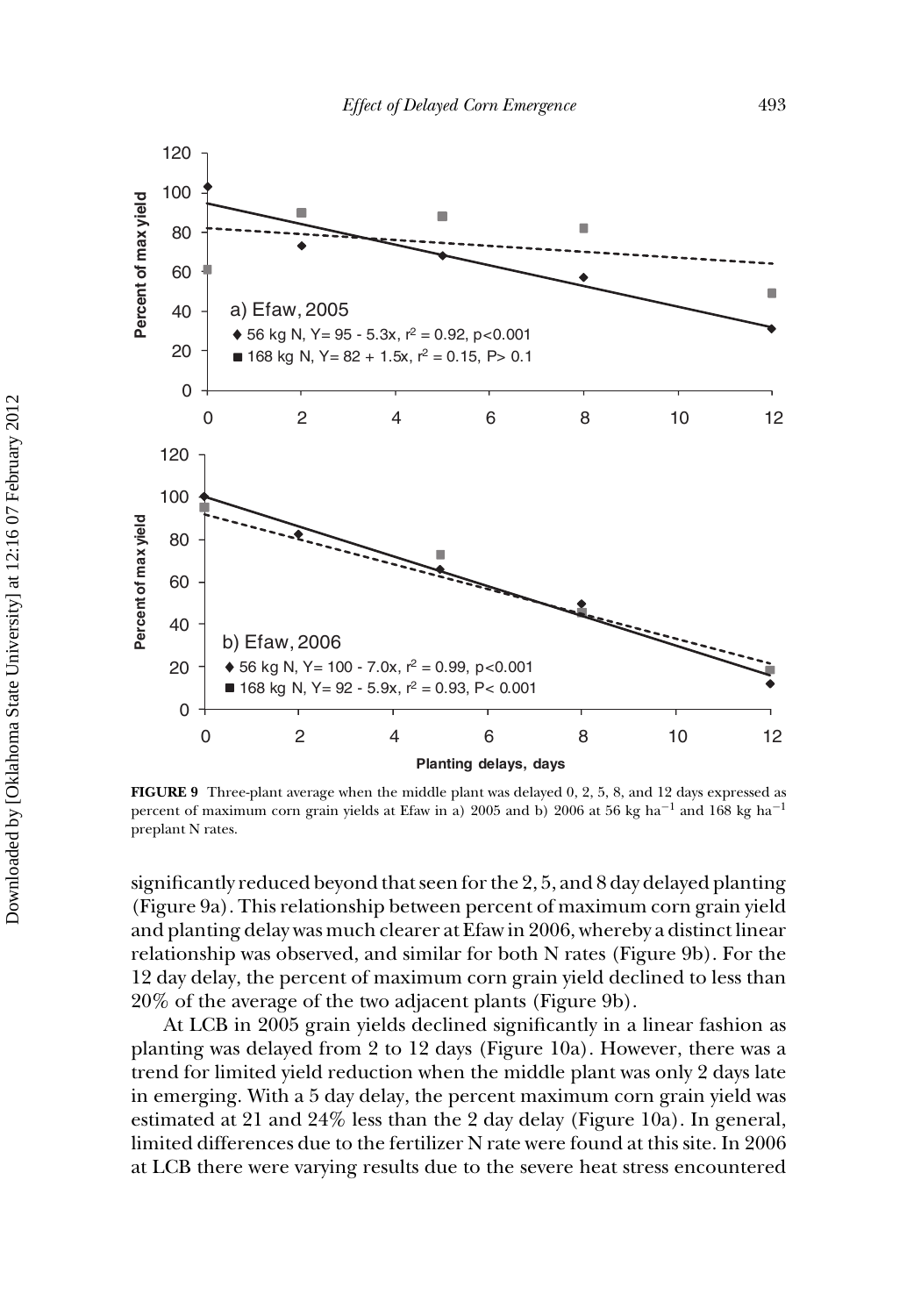

**FIGURE 10** Three-plant average when the middle plant was delayed 0, 2, 5, 8, and 12 days expressed as percent of maximum corn grain yields at Lake Carl Blackwell (LCB) in a) 2005 and b) 2006 at 56 kg ha<sup>-1</sup> and 168 kg ha<sup>-1</sup> preplant N rates.

from July 14 to August 18 (temperature exceeded 37◦C days) (Figure 10b). Despite the heat stress, the linear relationship of percent of maximum corn grain yield expressed as planting day delays, were similar to that noted in 2005 (Figures 10a and b).

#### **CONCLUSIONS**

Delayed planting to simulate delayed emergence was used in this experiment to determine the adverse effects on final corn grain yield. When comparing 3-plant sequences, the results show that delayed emerging plants result in decreased corn grain yields. Over both sites and years, data showed that when corn plants were delay planted 5 days or more, there was almost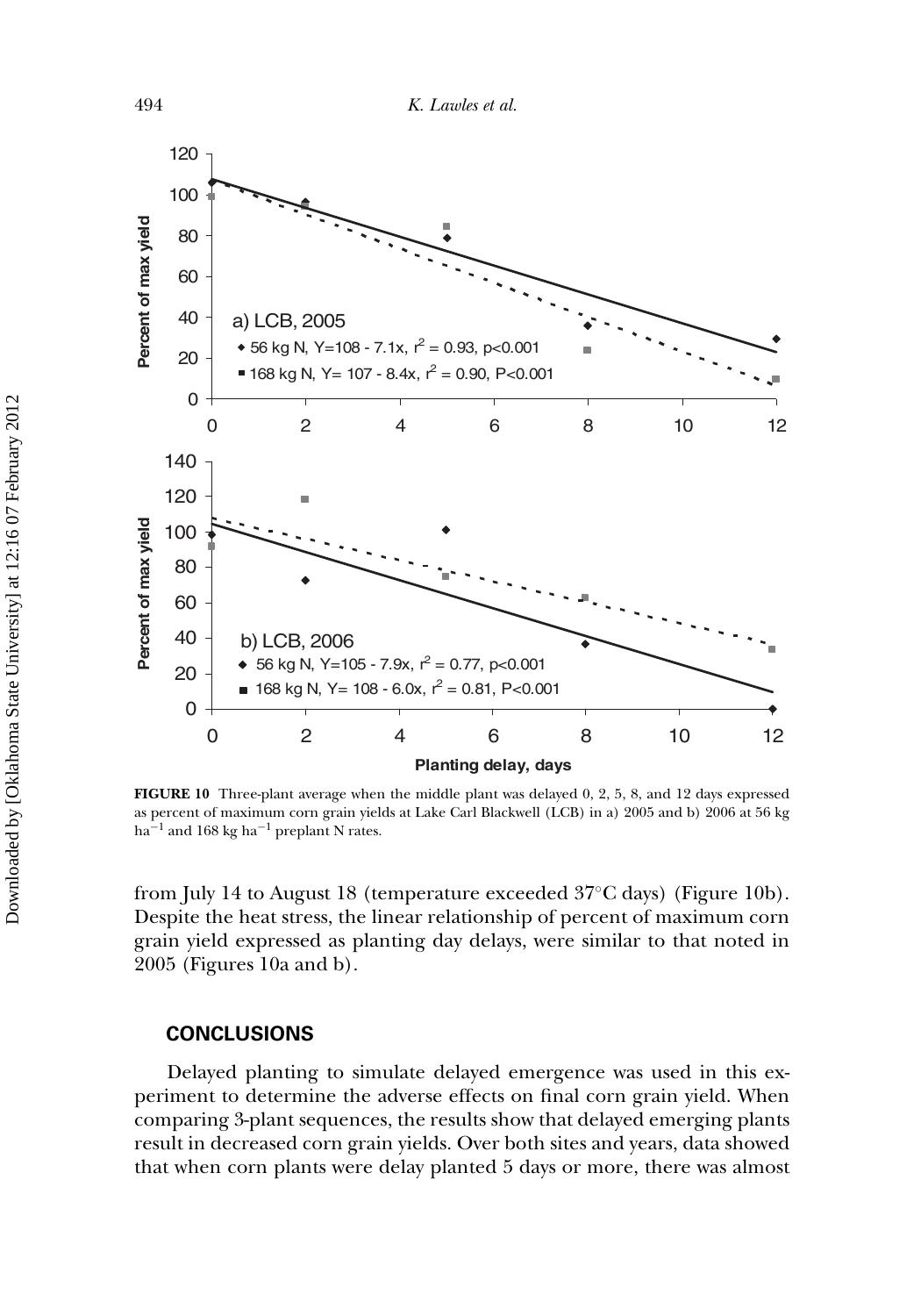always a significant yield reduction. When the middle plant was delayed by 2, 5, and 8 days, it continued to compete with the two non-delayed plants. With a 12 day delay, the middle plant competed less with the two non-delayed plants and the latter tended to have higher by-plant yields. Results from this study will assist in improving by-plant N fertilization by knowing how much by-plant corn grain yields will be reduced for each day delay in emergence. This information will in turn be used to estimate N removal based on yield level (or projected yield decrease) based on how much each plant is or is not delayed versus neighboring plants. Over all sites and years, for each day delay in emergence (one out of every 3 plants), corn grain yields decreased 0.225 to 1.379 Mg ha<sup>-1</sup> day<sup>-1</sup>.

#### **REFERENCES**

- Alessi, J., and J. F. Power. 1971. Corn emergence in relation to soil temperature and seeding depth. *Agronomy Journal* 63: 717–719.
- Burgess, M. S., G. R. Mehuys, and C. A. Madramootoo. 1996. Tillage and crop residue effects on corn production in Quebec. *Agronomy Journal* 88: 792–797.
- Diaz-Zorita, M., J. H. Grove, and E. Perfect. 2005. Soil Fragment size distribution and compactive effort effects on maize root seedling elongation in moist soil. *Crop Science* 45: 1417–1426.
- Drury, C. F., C. Tan, T. W. Welacky, T. O. Oloya, A. S. Hamill, and S. E. Weaver. 1999. Red clover and tillage influence on soil temperature, water content, and corn emergence. *Agronomy Journal* 91: 101–108.
- Dwyer, L. M., D. W. Stewart, L. Carrigan, B. L. Ma, P. Neave, and D. Balchin. 1999. Guidelines for comparisons among different maize maturity rating systems. *Agronomy Journal* 91: 946–949.
- Evans, L. T., and R. A. Fischer. 1999. Yield potential: Its definition, measurement, and significance. *Crop Science* 39: 1544–1551.
- Ford, J. H., and D. R. Hicks. 1992. Corn growth and yield in uneven emerging stands. *Journal of Production Agriculture* 5: 185–188.
- Gesch, R. W., and D. W. Archer. 2005. Influence of sowing date on emergence characteristics of maize seed coated with a temperature-activated polymer. *Agronomy Journal* 97: 1543–1550.
- Graven, L. M., and P. R. Carter. 1990. Seed size/shape and tillage system effect on corn growth and grain yield. *Journal of Production Agriculture* 3: 445–452.
- Graven, L. M., and P. R. Carter. 1991. Seed quality effect on corn performance under conventional and no-tillage systems. *Journal of Production Agriculture* 4: 366–373.
- Gupta, S. C., E. C. Schneider, and J. B. Swan. 1988. Planting depth and tillage interactions on corn emergence. *Soil Science Society of America Journal* 52: 1122–1127.
- Harris, D., A. Joshi, P. A. Khan, P. Gothkar, and P. S. Sodhi. 1999. On-farm seed priming in semi-arid agriculture: Development and evaluation in maize, rice, and chickpea in India using participatory methods. *Experimental Agriculture* 35: 15–29.
- Helms, T. C., E. L. Deckard, and P. A. Gregoire. 1997. Corn, sunflower, soybean emergence influenced by soil temperature and soil water content. *Agronomy Journal* 89: 59–63.
- Imholte, A. A., and P. R. Carter. 1987. Planting date and tillage effects on corn following corn. *Agronomy Journal* 79: 746–751.
- Lindstrom, M. J., R. I. Papendick, and F. E. Koehler. 1976. A model to predict winter wheat emergence as affected by soil temperature, water potential, and depth of planting. *Agronomy Journal* 68: 137– 141.
- Lithourgidis, A. S., C. A. Tsatsarclis, and K. V. Dhima. 2005. Tillage effects on corn emergence, silage yield and labor and fuel inputs in double cropping with wheat. *Crop Science* 45: 2523–2529.
- Liu, W., M. Tollenaar, G. Stewart, and W. Deen. 2004. Response of corn grain yield to spatial and temporal variability in emergence. *Crop Science* 44: 847–854.